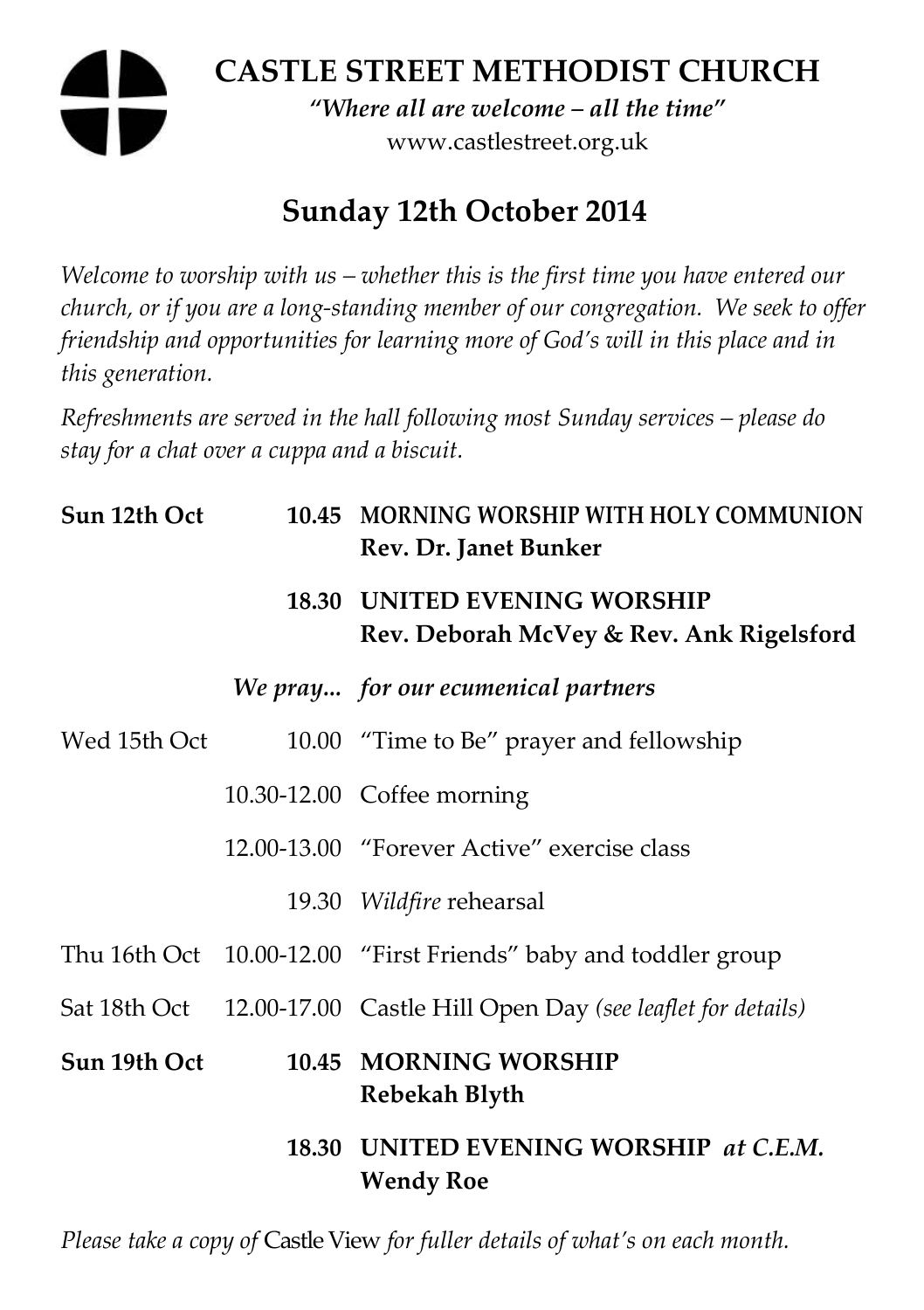# **Bible Readings for today's services**

10.45am: Isaiah 25: 1-9 *(page 598)* 6.30pm: Isaiah 25: 1-10 *(page 598)*  Matthew 22: 1-14 *(page 23)* Philippians 4: 1-13 *(page 188)*  Matthew 22: 1-14 *(page 23)* 

#### +\*\*\*\*\*\*\*

### **Centenary weekend "bed and breakfast"**

We have sent out invitations to a number of former Castle Street members concerning the Reunion and Pageant on Saturday 25th October. Some friends may wish to stay over for the Sunday Centenary Services. If you have a spare bed for that Saturday night and would be prepared to offer "bed and breakfast" to an individual or possibly a couple, please tell John Boocock or John Baker. We know some visitors have already made their arrangements but we are looking for hosts in advance in case we receive any requests.

#### +\*\*\*\*\*\*\*

### **"Celebrating Centenaries" by Impromptu**

This afternoon at 3pm there is a free concert at Orwell Methodist Church, given by local music group Impromptu who are based at the church. The concert will be followed by coffee and cake.

#### +\*\*\*\*\*\*\*

# **"A Faith to Live By" service – tonight**

The next in this series at Haslingfield Methodist Church takes place this evening at 6.30pm, and will be led by Baroness Kathleen Richardson. Her title is "Is there a Christian case for assisted dying?".

Is the Bill to legalise assisted dying consistent with theological understanding and pastoral experience? Is life a gift or a loan? When Ecclesiastes says there is a time to be born and a time to die, is it God who determines that time? Kathleen is a member of the House of Lords and is currently considering the Assisted Dying Bill. She is a Methodist Minister, a former President of the Methodist Conference (1992-3), a former President of Churches Together in England (1995-99), and a former Moderator of the Churches Commission for Inter-Faith Relations.

The programme for the evening will, as usual, include a time of worship, an address, refreshments and discussion. All are welcome.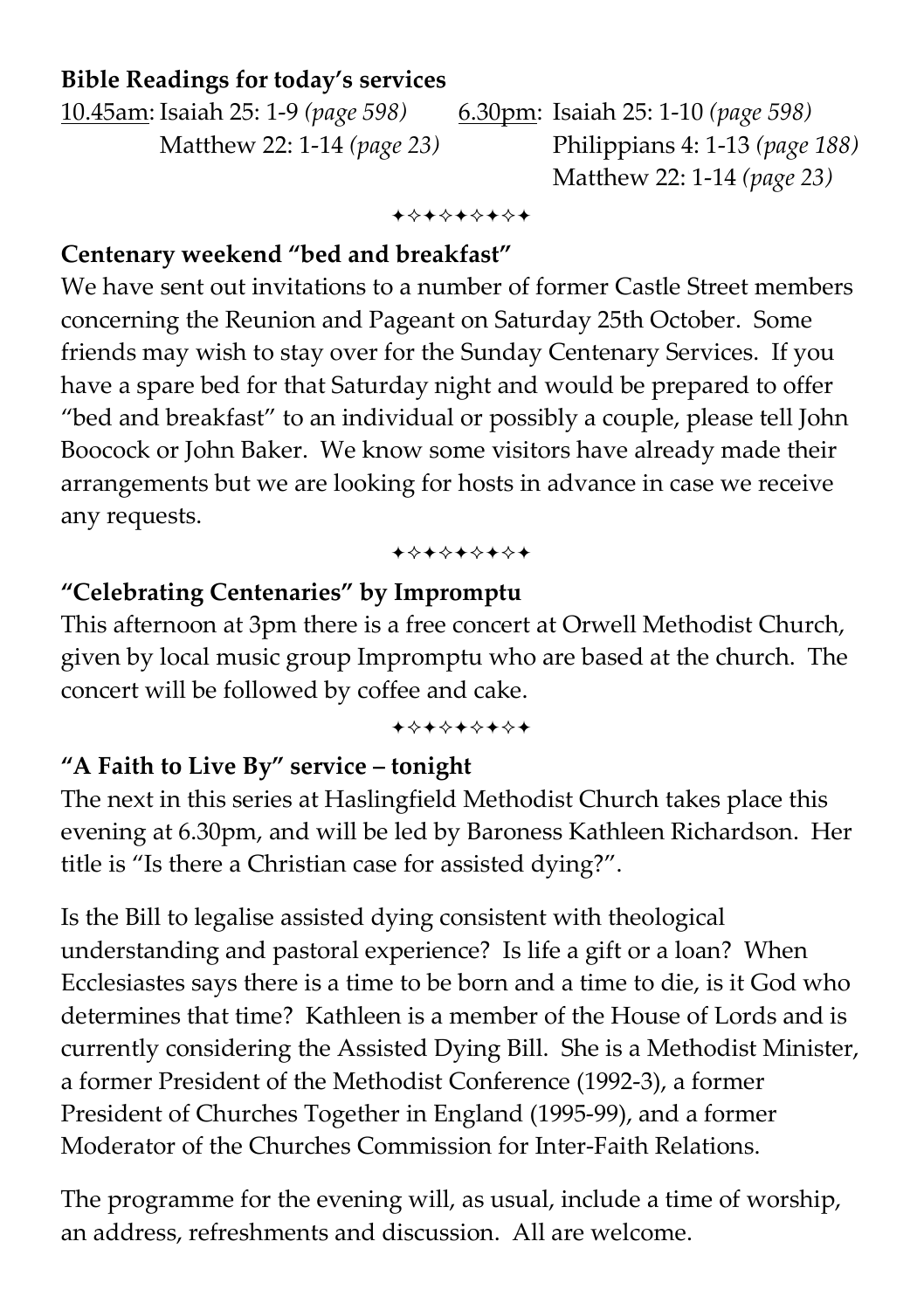# **"Science Meets Faith" at Wesley Methodist Church**

The next "Science Meets Faith" lecture at Wesley Methodist Church is tomorrow evening (Monday 13th October) at 7.15pm for 7.45pm, when Dr. Amanda Ogilvy-Stuart will give a talk entitled "Caring for the weakest – ethical challenges in managing sick and very premature babies". Details were given on last week's notice sheet, or visit www.wesleycam.org.uk.

#### +\*\*\*\*\*\*\*

# **A call to prayer and action – Christians in Iraq and Syria**

There will be a candlelit prayer vigil at Great St. Mary's Church from 5pm on Thursday (16th October) for half an hour, giving the opportunity to prayerfully and thoughtfully stand in solidarity with the people of Iraq and Syria, and not least their Christian communities, at this difficult time.

It will be followed at 5.30pm by a talk entitled "Extremism and Christians in the Middle East", given by the Rt. Revd. Dr. Michael Nazir Ali, former Bishop of Raiwind, Pakistan, General Secretary of the Church Mission Society, and Bishop of Rochester, and now working full time in support of churches in the Middle East.

+\*\*\*\*\*\*\*

### **Amazing Music for an Autumn Evening**

Music students from University of Cambridge Faculty of Education are putting on a fundraising concert in support of Romsey Mill on Friday (17th October) at 7pm at St. Philip's Church on Mill Road. They did the same last year, and it was a brilliant evening – informal, fun, uplifting and inspiring. The range of music was wonderful with singing, instrumental pieces, duets, ensembles and more – an enjoyable evening for all including families with children. Tickets are £5, and are available in advance from Romsey Mill or on the door.

#### +\*+\*\*\*\*\*

# **Evening Concert at Haslingfield – organ and baroque flute**

Robin Walker (organ) and Lisete da Silva (baroque flute – not recorder as originally advertised) are giving a concert at Haslingfield Methodist Church on Friday 31st October at 7.30pm. The programme will include music by J. S. Bach and his son C. P. E. Bach. Tickets are £10 (under-16s free), and can be obtained from the village shop, by calling (01223) 872 862, or on the door.